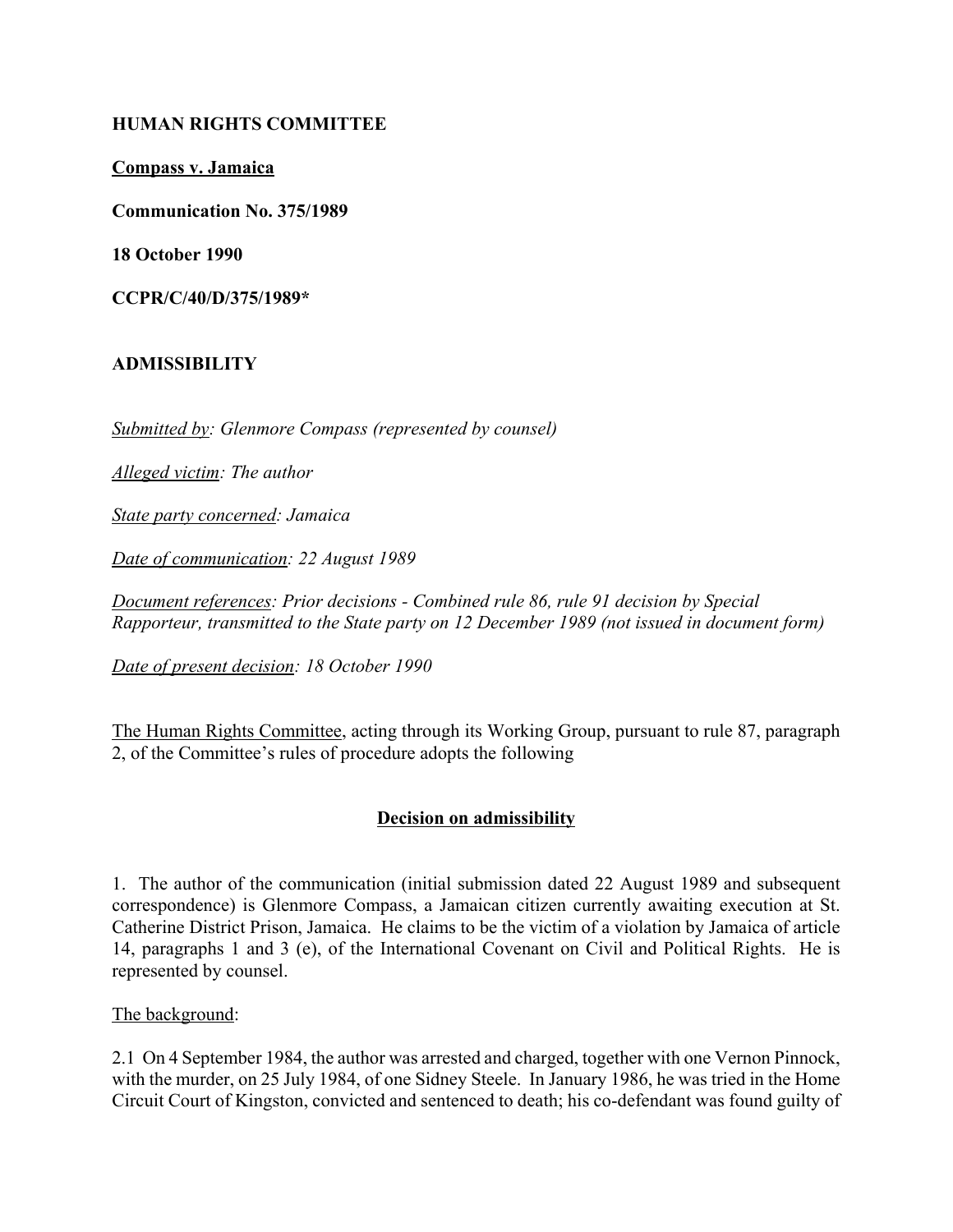manslaughter and sentenced to fifteen years of imprisonment.

2.2 The prosecution contended that Mr. Steele and his companion, Ms. Novelette Proverbs, were attacked by Mr. Compass and two other individuals, Vernon Pinnock and one Barrington Shaw, on their way home on the night of 25 July 1984; during the assault, Mr. Steele was killed by a gun shot. It is further stated that, later the same night, the three men were stopped by police officers for a routine control; a fight ensued during which the officers arrested one man and recovered a gun which, after forensic tests, proved to be the murder weapon. The author and his co-defendant were arrested one month later. The author was placed on an identification parade; Ms. Proverbs, the prosecution's main witness, purportedly was unable to identify the author properly, since the light in the parade room was insufficient. During the trial, however, she proceeded to a dock identification of the author, whom she allegedly knew only by sight and by his nickname of "Brown" Man"; she also identified the two other assailants and testified that she saw the author shoot the deceased. According to the evidence of a police inspector, the author was duly cautioned upon his arrest and made a statement in which he admitted to being present at the murder scene, but that he did not know that his friends intended to kill Mr. Steele. No written statement was taken from the author.

2.3 The author denies any involvement in the crime and claims that on the night of the murder he was at home watching television with his wife and daughter. The latter did not testify on his behalf during the trial. He alleges that he did not know his co-defendant prior to the trial date, and that he had never made any statement concerning the murder upon his arrest.

2.4 The author further states that the Court of Appeal of Jamaica dismissed his appeal on 10 January 1988. In this context, he indicates that he sought to adduce fresh evidence, which included depositions of two witnesses who had been called to testify at the trial, in order to show inconsistencies in the evidence concerning the identification parade. The Court of Appeal, however, did not admit this new evidence. He further notes that he appealed on the ground that the trial judge erred in his summing-up to the jury in relation to Ms. Proverbs' identification evidence, as well as in respect to the evidence of the arresting officers.

2.5 After the dismissal of his appeal, the author filed a petition for special eave to appeal to the Judicial Committee of the Privy Council on the following grounds: (a) that the Court of Appeal erred in failing to consider whether the dock identification should have been allowed; (b) that it erred in assuming that the uncertainty of the author's identification by Ms. Proverbs was irrelevant; and (c) that it wrongly evaluated the evidence tendered by another prosecution witness as to why he did not attend the identification parade. On 19 December 1988, the Privy council dismissed the petition.

2.6 With respect to the requirement o exhaustion of domestic remedies, the author submits that, since the Judicial Committee of the Privy Council dismissed his petition, he has exhausted available domestic remedies within the meaning of article 5, paragraph 2 (b), of the Optional Protocol.

# The Complaint

3. The author claims that he was denied a fair trial and that several irregularities occurred during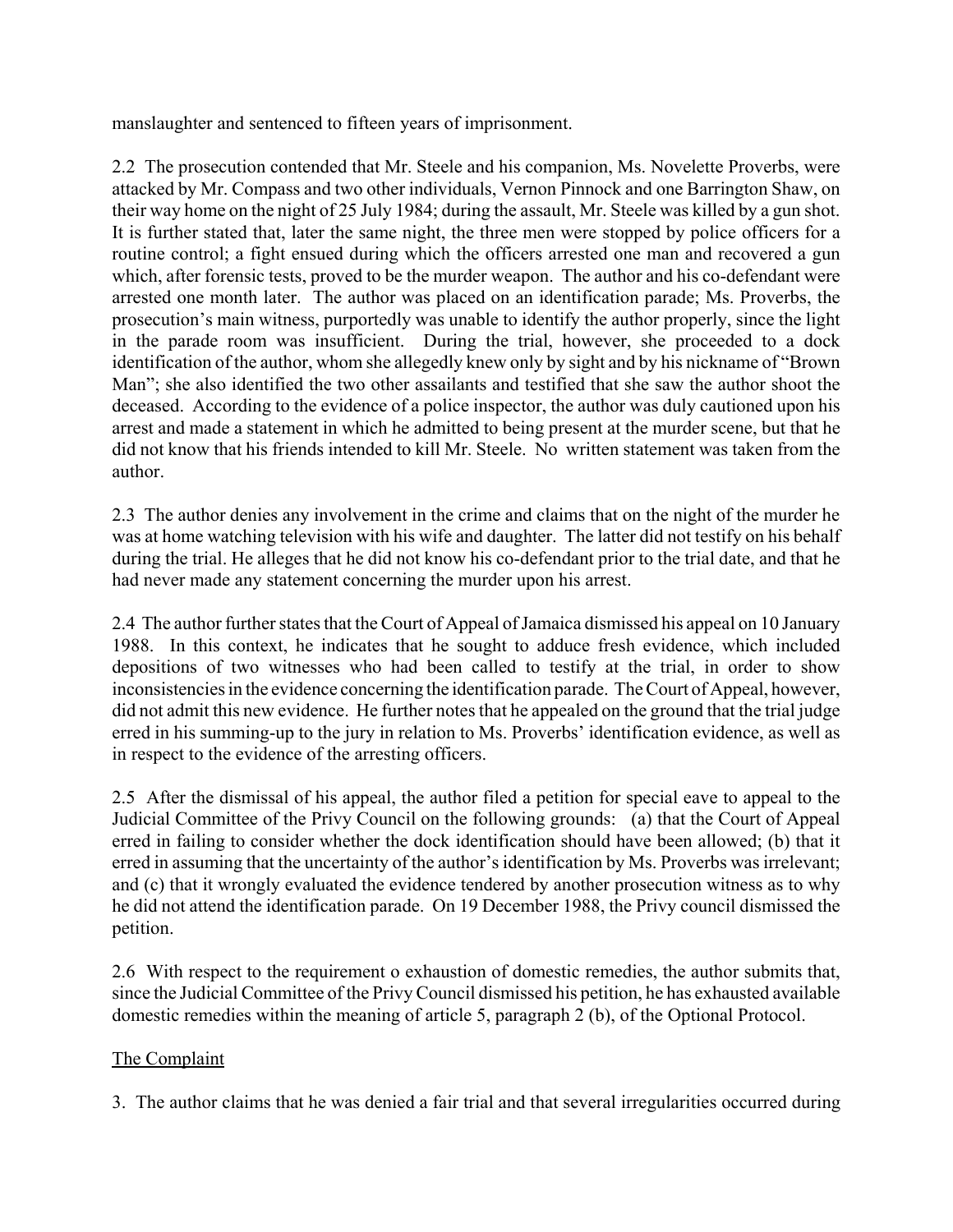its course. In particular, he alleges that the trial judge failed to exercise his discretion to prohibit a dock identification by witnesses who had not previously identified the author; that the judge failed to direct the jury on the issue whether the light at the identification parade was sufficient to allow Ms. Proverbs to identify him and that the judge failed to warn the jury on the dangers of dock identifications, the significance of the police's failure to hold another identification parade in better lighting conditions and the danger of relying upon evidence of an alleged confession which was not taken down in writing. He finally maintains that his right under article 14, paragraph 3 (e), was violated since he was not able to cross-examine one prosecution witness, Detective McNab, who had left the police and emigrated, but whose statements were admitted pursuant to section 34 of the Justices of the Peace Act (Chap. 188, 1886 and 1988). The statements are said to have been highly prejudicial to the author's case, in that they purportedly contained identification evidence and evidence that conflicted with the ballistic evidence.

## The State party's observations and author's comments:

4.1 The State party contends that the communication is inadmissible, notwithstanding the fact that the Judicial Committee of the Privy council dismissed the author's petition for special leave to appeal. It notes that the Privy Council's decision relates to the author's criminal appeal and that he must pursue constitutional remedies still available to him, given that the right to a fair trial guaranteed by article 14 of the Covenant is co-terminous with the right protected by Section 20 of the Jamaican Constitution. The State party continues:"... Under Section 25 of the Constitution, anyone who alleges that a fundamental right bas been, is being or is likely to be infringed in relation to him may apply to the Supreme Constitutional Court for redress. An appeal lies from the decision of the Supreme Court to the Court of Appeal and from the decision of the Court of Appeal to the Judicial Committee of the Privy Council".

4.2 The State party further challenges the Committeeís competence to examine the communication, in that the issues raised in the case relate to facts and evidence. In this connection, it refers to the Committee's jurisprudence, which holds that "while article 14 guarantees a right to a fair trial, it is for the appellate courts of States parties to the Covenant to evaluate facts and evidence in a particular case". And that "the review by the Committee of specific instructions to the jury by the judge in a trial by jury is beyond the scope of application of article 14, unless it can be ascertained that the instructions to the jury were clearly arbitrary or amounted to a denial of justice."  $\frac{1}{i}$ 

4.3 Commenting on the State party's submission, author's counsel points out that the author lacks the financial means to pursue a constitutional motion, and that no legal aid is made available to him for this purpose. Thus, it is submitted that the remedy invoked by the State party is not a remedy which authors are required to exhaust before addressing a communication to the Committee. In this context, reference is made to the Committee's constant jurisprudence under which exhaustion of domestic remedies can only be required to the extent that those remedies are both effective and available within the meaning of article 5, paragraph 2 (b), of the Optional Protocol.

#### The issues before the Committee:

5.1 Before considering any claims contained in a communication, the Human Rights Committee must, in accordance with rule 87 of its rules of procedure, decide whether or not it is admissible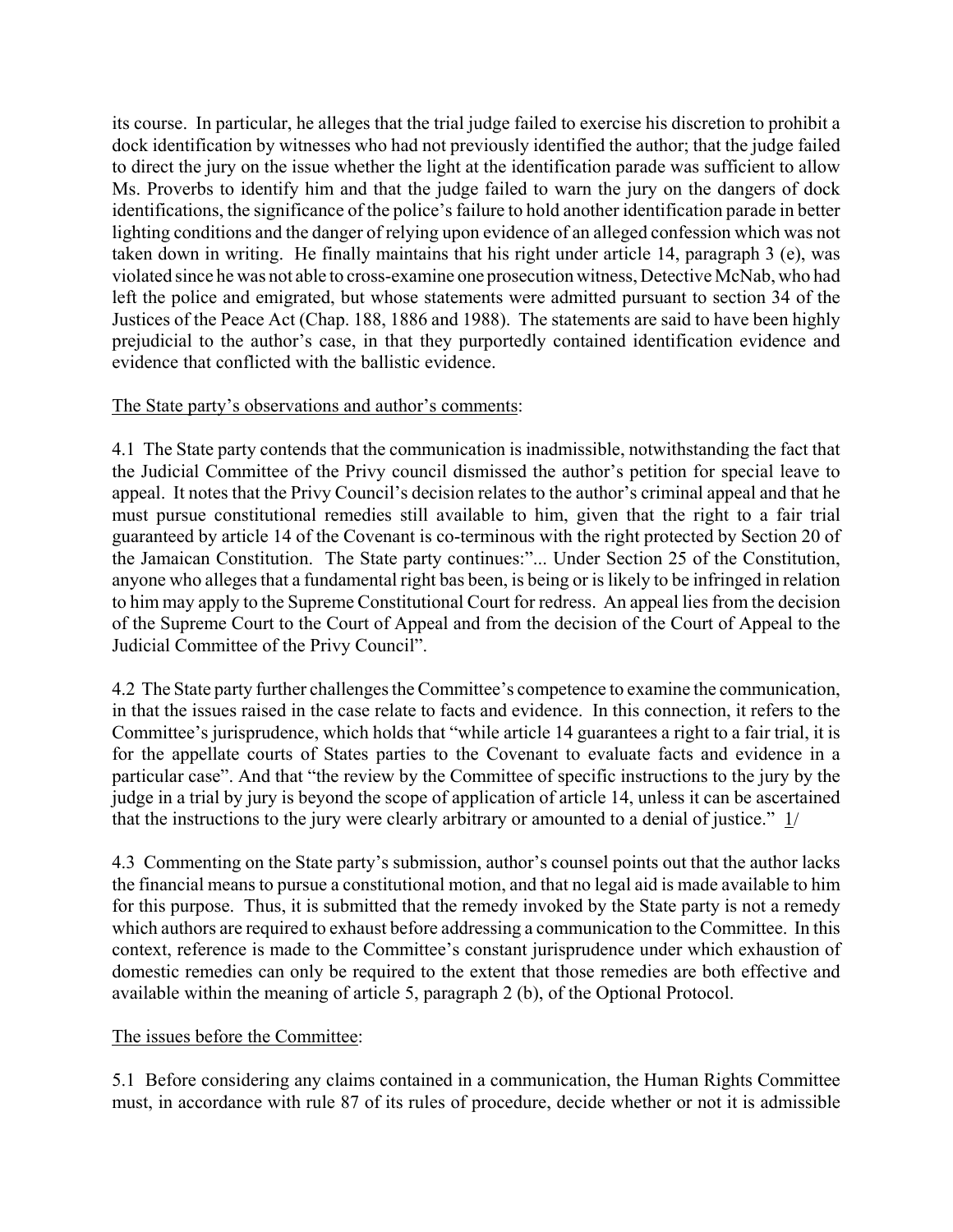under the Optional Protocol to the Covenant.

5.2 The Committee has ascertained, as it is required to do under article 5, paragraph 2 (a), of the Optional Protocol, that the same matter is not being examined under another procedure of international investigation or settlement.

5.3 The Committee has taken note of the State party's contention that the communication is inadmissible because of the author's failure to pursue constitutional remedies available to him under the Jamaican Constitution. In this connection, the Committee observes that Section 20, paragraph 1, of the Jamaican Constitution guarantees the right to a fair trial, while Section 25 provides for the implementation of the provisions guaranteeing the rights of the individual. Section 25, paragraph 2, stipulates that the Supreme (Constitutional) Court may "hear and determine" applications with regard to the alleged non-observance of constitutional guarantees, but limits its jurisdiction to such cases where the applicants have not already been afforded "adequate means of redress for the contraventions alleged" (Section 25, paragraph 2,  $\underline{\text{in}}$  fine). The Committee notes that the State party has been requested to clarify, in a number of interlocutory decisions concerning similar communications, whether the Supreme (Constitutional) Court has had the opportunity to determine whether an appeal to the Court of Appeal and the Judicial Committee of the Privy Council constitute "adequate means of redress" within the meaning of Section 25, paragraph 2, of the Jamaican Constitution. The State party has replied that the Supreme Court has so far not had said opportunity. In the circumstance, the Committee concludes that recourse to the Constitutional Court under Section 25 of the Jamaican Constitution is not a remedy available to the author within the meaning of article 5, paragraph 2 (b), of the Optional Protocol.

5.4 The Committee notes that part of the author's allegations relates to the issue of the adequacy of the judge's instructions to the jury. The Committee reiterates that the review by it of specific instructions to the jury in a trial is beyond the scope of application of article 14, unless it can be ascertained that the instructions to the jury were clearly arbitrary or amounted to a denial of justice. The Committee has no evidence that the judge's instructions suffered from such defects. This aspect of the author's communication is therefore inadmissible as incompatible with the provisions of the Covenant, pursuant to article 3 of the Optional Protocol.

5.5 As to the author's contention that he was unable to cross-examine one prosecution witness whose evidence allegedly was highly prejudicial to his case, the Committee notes that this claim may raise issues under article 14, paragraph 3 (e), of the Covenant. It should, accordingly, be considered on the merits.

6. The Human Rights Committee therefore decides:

(a) That the communication is admissible in so far as it may raise issues under article 14, paragraph 3 (e), of the Covenant;

(b) That, in accordance with article 4, paragraph 2, of the Optional Protocol, the State party shall be requested to submit to the Committee, within six months of the date of the transmittal to it of this decision, written explanations or statements clarifying the matter and the measures, if any, that may have been taken by it. The State party is requested, in particular, to provide the Committee